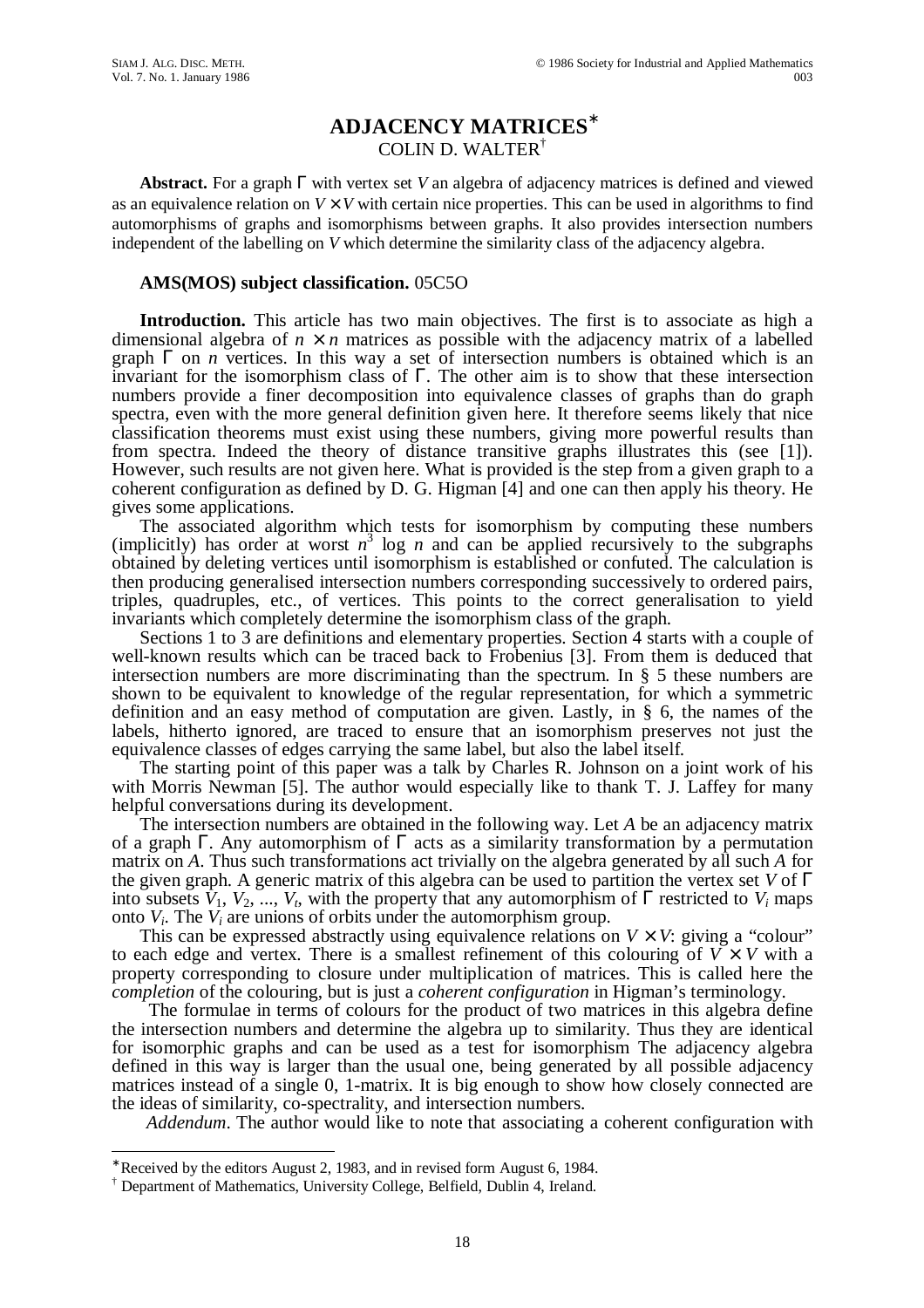a graph is the subject of [10]. This does not seem to be well known despite its reference in

#### **1. Colourings.**

[11]. The first few sections here describe the method.

DEFINITION 1.1. Let *V* be a finite set and *c* an equivalence relation on  $V \times V$  with *r* equivalence classes. Then *c* is called an *r-colouring* or *colouring* of *V* and the equivalence classes are called the *colours* of *c*. The set of such classes will be denoted by *c* and the class of (*i*, *j*) ∈ *V* × *V* by *c*(*i*, *j*). This should be distinguished from *c*((*i*, *j*)), also called the *colour* of  $(i, j)$ , which is always the image of  $c(i, j)$  under an injective map. Elements of *V* are identified with the diagonal of *V* × *V* and called *vertices*, whilst off-diagonal elements are called *edges*.

For example, let Γ be a graph on *V* with edge set *E*. Then Γ yields a 3-colouring of *V* whose colours are *V*, *E*, and  $(V \times V) \setminus (E \cup V)$ .

DEFINITION 1.2. For  $n = |V|$  and a commutative ring *R* containing the integers  $\mathbb{Z}$ , let  $R$ ) be the set of  $n \times n$  matrices with entries in *R* whose rows and columns are indexed by  $M_V(R)$  be the set of  $n \times n$  matrices with entries in *R* whose rows and columns are indexed by *V*. Any injective map  $c \rightarrow R$  with  $c(i, j) \mapsto c((i, j))$  defines a matrix  $A = (a_{ij}) \in M_V(R)$  by  $a_{ij} =$  $c((i, j))$ . Such a matrix is called an *adjacency matrix* of *c*. Conversely, given a matrix  $A = (a_{ij})$  $\in M_V(R)$  there is a uniquely determined colouring for which *A* is an adjacency matrix, namely that given by  $c(i, j) = c(k, l) \Leftrightarrow a_{ii} = a_{kl}$  for all *i*, *j*, *k*,  $l \in V$ . The colouring so obtained is denoted  $c_A$ . If the set of distinct entries of *A* are algebraically independent over  $\mathbb Z$  (as a subring of *R*) then *A* is called a *generic matrix* of the colouring it defines. A set of generic matrices (not necessarily for the same colouring) are called *independent* if the entries in each matrix are distinct from the entries in every other matrix and the set of distinct entries from all the matrices is algebraically independent over  $\mathbb{Z}$ .

LEMMA 1.3. Let c, *d* be colourings of V. Then  $c = d$  if, and only if,  $c((i, j)) = c((k, l)) \Leftrightarrow$  $d((i, j)) = d((k, l))$  *for all i, j, k, l*  $\in V$ .

*Example* 1.4. The colourings with adjacency matrices

$$
A = \begin{pmatrix} 1 & 2 & 3 \\ 3 & 1 & 2 \\ 2 & 3 & 1 \end{pmatrix} \text{ and } AT = \begin{pmatrix} 1 & 3 & 2 \\ 2 & 1 & 3 \\ 3 & 2 & 1 \end{pmatrix}
$$

are equal.

DEFINITION 1.5. (i) There is a *partial ordering* ≤ of colourings given by

$$
c \le d
$$
 if, and only if,  $c(i, j) \supseteq d(i, j)$  for all  $(i, j) \in V \times V$ .

(ii) The *sum* or *join*  $c + d$  is defined by

$$
(c+d)(i,j) = c(i,j) \cap d(i,j)
$$

and the *meet*  $c \wedge d$  is defined so that  $(c \wedge d)(i, j)$  is the smallest union of colours of  $c$ containing (*i*, *j*) which is also a union of colours of *d*.

(iii) The rank of a colouring *c* is the number  $|c|$  of equivalence classes of *c*. Clearly  $1 \le$  $|c| \leq n^2$  for  $n = |V|$ .

LEMMA 1.6. (i) The *colourings of V form a lattice under* ≤ *with meet and join as above*.

(ii)  $c + d$  is the least upper bound for c and d. In particular,  $c \leq c + d$  and  $d \leq c + d$ . Also *c* + *d is the colouring defined by the sum of independent generic matrices for c and d*. *Moreover*,  $c + d = c$  *if*  $d \leq c$ *.* 

(iii) *c*  $\land$  *d* is the greatest lower bound for *c* and *d*. In particular, *c*  $\land$  *d*  $\leq$  *c* and *c*  $\land$  *d*  $\leq$  *d with*  $c \wedge d = c$  *if*  $c \leq d$ .

(iv) The map  $c \mapsto |c|$  is order preserving, *i*. e.  $c < d$  implies  $|c| < |d|$ . Also  $|c \wedge d| \le$  $|c| < |c+d| < |c| |d|$ .

DEFINITION 1.7. (i) There is a unique minimal colouring  $c_0$  corresponding to the zero matrix. This is a 1-colouring with  $c_0(i,j) = V \times V$ .

(ii) There is a unique maximal colouring  $c_V$  which is defined by  $c_V(i, j) = \{(i, j)\}\$ . It has  $|V|^2$  colours.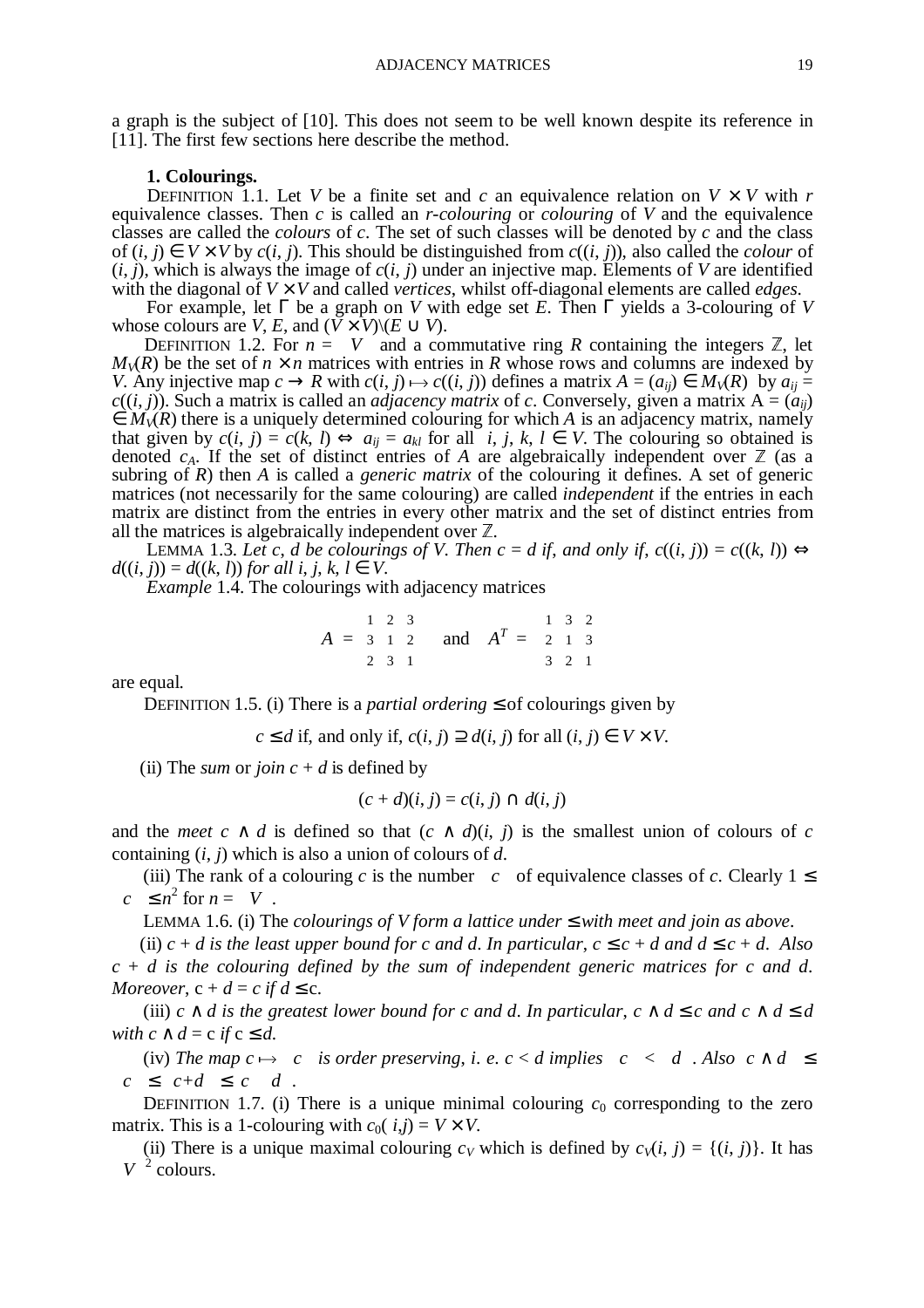(iii) The *identity colouring*  $c_I$  is that which corresponds to the identity matrix. It is a 2colouring with  $c_I(i,i) = V \subseteq V \times V$  and  $c_I(i,j) = V \times V \setminus V$  for  $i \neq j$ .

DEFINITION 1.8. The *transpose colouring*  $c^T$  is defined by  $c^T(i, j) = c(j, i)^T$  where  $S^T = \{(i, j) \in C_j : j \in \mathbb{N}\}$ *j*)  $| (j, i) ∈ S$ } for any subset *S* of *V* × *V*. A colouring *c* is called *symmetric* if  $c = c<sup>T</sup>$  and *totally* symmetric if  $c(i, j)^T = c(i, j)$  for all  $i, j \in V$ . Because  $(j, i) \in c(i, j)^T$ , c is totally symmetric precisely when  $c(i, j) = c(j, i)$  for all  $i, j \in V$ .

*Remark* 1.9. Suppose *A* is a generic matrix for *c*. Then  $A<sup>T</sup>$  is a generic matrix for  $c<sup>T</sup>$ .

Example 1.4 illustrates a symmetric colouring which does *not* arise from a symmetric matrix. The totally symmetric colourings are characterised by having symmetric adjacency matrices, whilst the symmetric colourings are characterised by having their set of adjacency matrices closed under the transpose mapping.

The product *cd* of two colourings is defined as that obtained from the product of independent generic matrices for *c* and *d*. Hence we have the following definition.

DEFINITION 1.10. The *product cd* of two colourings *c*, *d* of *V* is defined by its injective image

$$
cd((i, j)) = \{c(i, t) \times d(t, j) | t \in V\}
$$

or, equivalently,

$$
cd((i, j)) = \{ (c((i, t)), d((t, j))) \mid t \in V \}
$$

where the elements are counted with appropriate multiplicity. *All such sets from here on will be assumed to have multiplicities attached to their elements*, *i*. *e*. *they are multisets or bags*.

In computations as in Example 1.4 the values  $c((i, j))$  are usually integers. Then the product class  $cd(i, j)$  consists of those directed edges  $(i, j)$  yielding the same  $|V|$ -tuple of pairs  $(c(i, t), d(t, i))$  sorted into order. Thus, if *c*, *d* are the colourings in Example 1.4, then  $cd(2,3)$  is the set of edges giving the triple  $(13, 21, 32)$ . If generic matrices are used, one has  $x_3y_2+x_1y_3+x_2y_1$  representing this class. Ordering the terms lexicographically and recording only subscripts yields the previous triple.

THEOREM 1.11. (i) The *sum and product operations satisfy the usual associative and distributive axioms of rings*. *Addition is commutative but multiplication is not commutative if*  $|V| > 1.$ 

- (ii)  $cc_I \geq c$  *and*  $c_I c \geq c$ .
- (iii) *ce*  $\leq$  *df if*  $c \leq d$  *and*  $e \leq f$  *for colourings c, d, e, f.*
- (iv)  $c + d \leq cd$  *if*  $c \geq c_I$  *and*  $d \geq c_I$ .

*Proof* (i) Generic matrices which determine colourings satisfy the named axioms of ring theory. Hence the colourings themselves satisfy these axioms. For  $|V| > 1$  let c be the colouring with generic matrix  $A = (a_{ij})$  such that  $a_{1j} = x$  and  $a_{ij} = y$  for  $i \neq 1$ . Easily  $cc^T \neq c^T c$ since the former is a 4-colouring and the latter the l-colouring.

(ii)  $(k, l) \in cc<sub>I</sub>(i, j)$  implies

$$
\{ c(k, t) \times c_I(t, l) | t \in V \} = \{ c(i, t) \times c_I(t, j) | t \in V \}
$$

Equating terms which contain the diagonal  $V = c_I(t, t)$  gives  $c(k, l) = c(i, j)$  and hence  $(k, l) \in$  $c(i, j)$ . Thus  $cc_1(i, j) \subseteq c(i, j)$  and  $cc_1 \geq c$ . By symmetry  $c_1 c \geq c$ .

(iii)  $(k, l) \in df(i, j)$  implies  $\{ d(k, t) \times f(t, l) | t \in V \} = \{ d(i, t) \times f(t, j) | t \in V \}$  and hence  $\{c(k, t) \times e(t, l) | t \in V\} = \{c(i, t) \times e(t, j) | t \in V\}$ . Therefore  $(k, l) \in ce(i, j)$ . Thus  $df(i, j) \subset V$  $ce(i, j)$  and  $ce \leq df$ , as required.

(iv) From (ii) and (iii)  $c \leq cc$ <sub>*I*</sub>  $\leq cd$  and  $d \leq c$ <sub>*I*</sub> $d \leq cd$ , giving  $c + d \leq cd$ .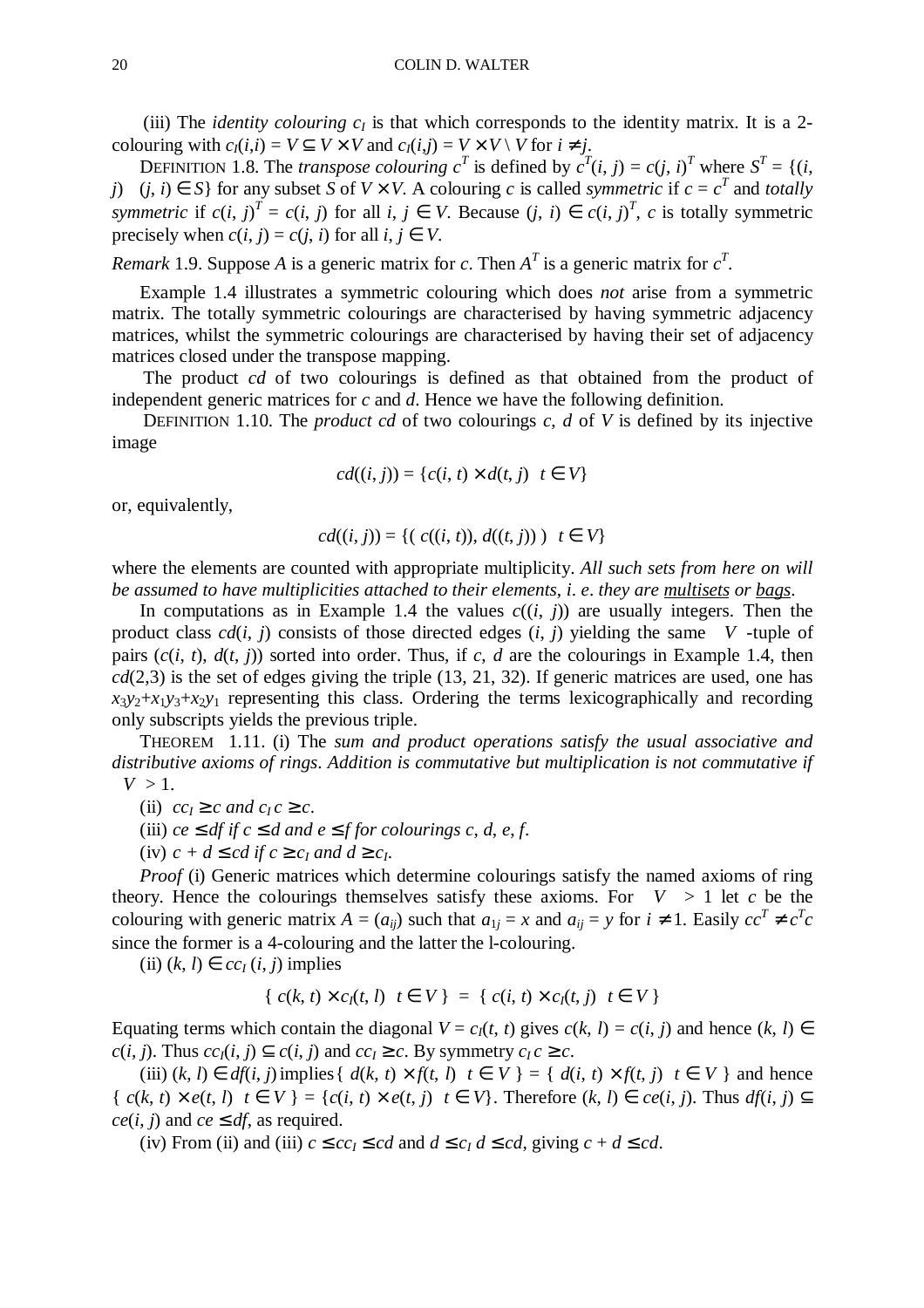LEMMA 1.12. (i)  $c^{TT} = c$ ; (ii)  $(cd)^{T} = d^{T}c^{T}$  and  $(c+d)^{T} = c^{T} + d^{T}$ ; (iii)  $cc^T$  and  $c + c^T$  are symmetric ; (iv)  $c \leq d$  *implies*  $c^T \leq d^T$  *and vice versa* ; (v)  $|c| = |c^T|$ .

PROPOSITION 1.13. Let  $c^r$  be the product of c with itself r times for  $r \in \mathbb{Z}$ ,  $r > 0$ , and set  $c^0$  $= c<sub>I</sub>$ . Take  $n = |V| > 1$ .

(i) If  $c \geq c_I$ , then there is a positive integer  $m < n^2$  such that  $c^m = c^{m+r}$  for all  $r \geq 0$ .

(ii) *For each colouring c there are positive integers m*, *p bounded by functions of n such that*  $c^r = c^{p+r}$  *for all*  $r \geq m$ .

*Proof*. (i) By Theorem 1.11(ii) and (iii),  $c^r \le c^r c \le c^{r+1}$  for all  $r \ge 0$ . If  $c_I = c^0 < c^1 < ... < c^r$ then  $2 = |c^0| < |c^1| < ... < |c^r|$  by Lemma 1.6(iv) and so  $|c^r| \ge r+1$ . Now  $|c^r| \le n^2$  yields r  $\langle n^2 \rangle$ . Hence there is a maximal value  $r = m$  with this property, i.e.  $c^m = c^{m+1}$  which gives  $c^m = c^m$  $c^{m+r}$  for all  $r \geq 0$ .

(ii) This is automatic from the finitude of the number of colourings for fixed *n*.

DEFINITION 1.14. In Proposition 1.13 the minimal *m* satisfying (i) is called the *order* of *c*, and the minimal value of *p* satisfying (ii) is called the *period* of *c*.

The *completion* of *c* is  $\overline{c} = (c + c^T + c_I)^{n^2}$  for  $n = |V|$ , and *c* is called *complete* if  $c = \overline{c}$ .

*Remarks* 1.15. Note that  $c + c^T + c_I \geq c_I$ . Thus, by Proposition 1.13, its period is 1 and  $\overline{c}$  $=(c + c^T + c_I)^m$  where *m* is the order of  $c + c^T + c_I$ . In computations  $\overline{c}$  is obtained by successively squaring  $c + c^T + c_I$ . The *r*th squaring gives  $(c + c^T + c_I)^{2^r}$  and so  $\bar{c}$  results after at most  $log_2(n^2-1)$  steps. The computation terminates when squaring returns the same colouring.

 $\overline{c}$  is the maximal colouring obtainable from *c* using  $c_I$  and the operations so far defined because of the next theorem.

THEOREM 1.16. (i)  $\overline{c}^2 = \overline{c}$ ;  $\overline{c} + \overline{c} = \overline{c}$ ; and  $\overline{c}^T = \overline{c}$ , (ii) If  $c_1 \leq \overline{c}$ ,  $c_2 \leq \overline{c}$  then  $c_1 c_2 \leq \overline{c}$ ,  $c_1 + c_2 \leq \overline{c}$  and  $c_1^T \leq \overline{c}$ , (iii) *If*  $c \le d$  *then*  $\overline{c} \le \overline{d}$ ,  $(iv) \ \overline{\overline{c}} = \overline{c}$ ,

- (v)  $\overline{c}c_I = \overline{c} = c_I \overline{c} \text{ and } \overline{c} \ge c_I$
- (vi) *c is complete if, and only if,*  $c \ge c_I$ *,*  $c^T = c$  *and*  $c^2 = c$ *.*

THEOREM 1.17. *Suppose c is the totally symmetric* 2*- or* 3*-colouring of a regular graph with adjacency matrix A and*  $c_i$  *is the colouring associated with A<sup>i</sup>. Then, for*  $n = |V|$ *,*  $\overline{c} = c_0$  $+ c_1 + ... + c_{n-1}$ .

*Proof.* By Theorem 1.16,  $c_i \leq \overline{c}$  and therefore  $c_p \leq \overline{c}$  where  $c_p = c_0 + c_1 + ... + c_{n-1}$ . Now *c* has generic matrix  $xI + yJ + zA$  with  $JA = AJ = dJ$  for some  $d \in \mathbb{Z}$  and  $J^2 = nJ$ . So any polynomial in *I*, *J*, *A* is a linear combination of  $A^0$ ,  $A^1$ , ...,  $A^{n-1}$  and *J* by the Cayley-Hamilton theorem. Since  $\overline{c} = (c + c_I)^i$  for *i* large enough,  $\overline{c}$  has an adjacency matrix of this form and  $\overline{c}$ ≤  $c_p$ , giving  $\overline{c} = c_p$ .

*Remark* 1.18. Complete colourings are the same as coherent configurations in the sense of D. G. Higman [4]. The intersection numbers he has are just the multiplicities of the various terms in each entry of a product of two independent generic matrices. Thus completion provides a natural and easy way of associating a coherent configuration with any graph. The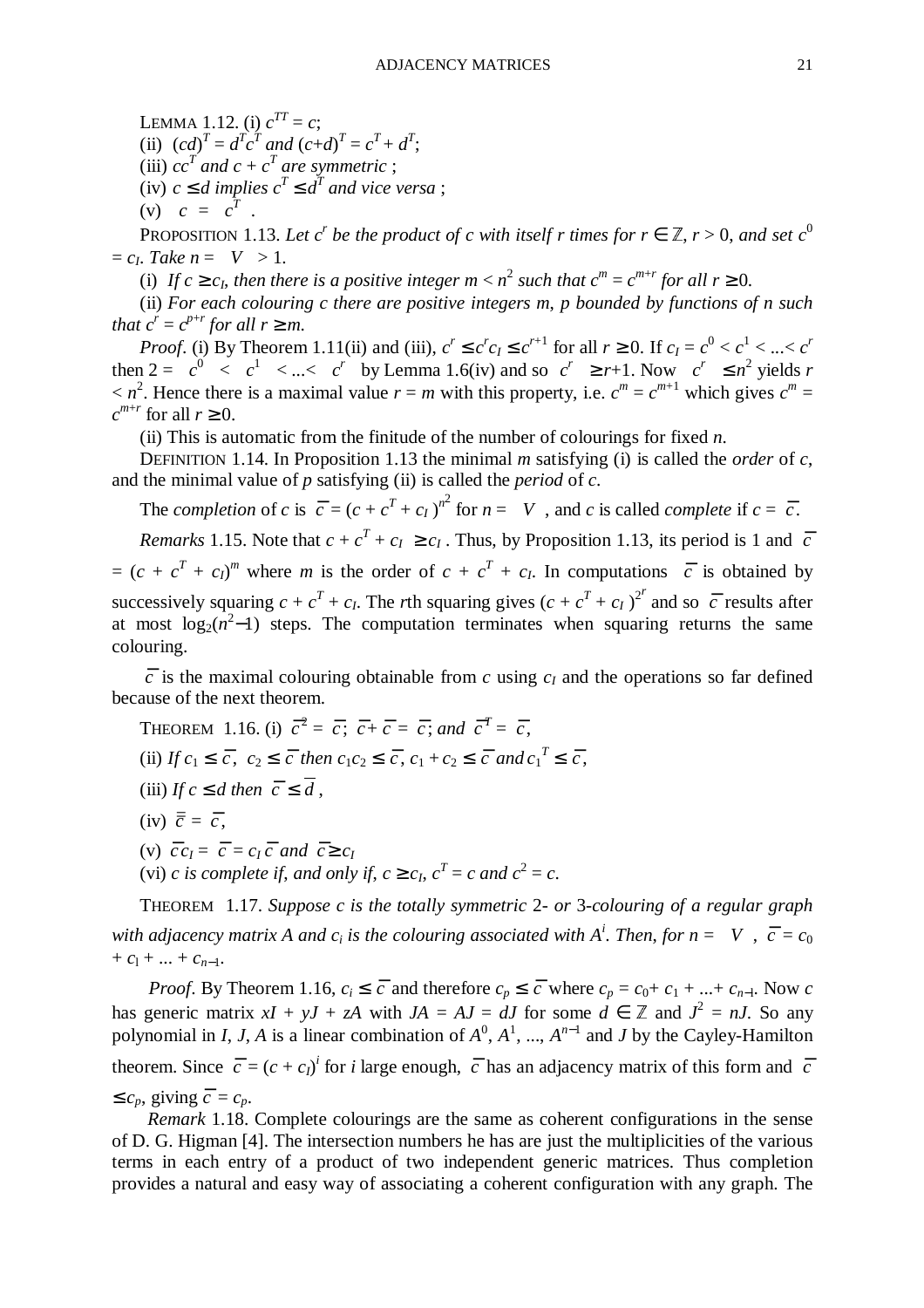completion  $\overline{c}$  is the minimal coherent configuration which is a refinement of *c*. If  $\overline{c}$  is totally symmetric then it is an association scheme in the sense of Bose and Shimamoto [2]. If *c* is obtained from a strongly regular graph, then  $\overline{c} = c$  (see J. J. Seidel [8]).

### **2. Automorphisms.**

DEFINITION 2.1. Let  $S_V$  denote the group of permutations of *V*.  $S_V$  acts naturally on  $V \times V$ by  $σ(i, j) = (σi, σj)$ . Thus  $σT$  is well-defined for subsets *T* of  $V \times V$  and  $σ ∈ S_V$ . In particular, a colouring *c* with classes  $c_1, c_2, ..., c_r$  yields a colouring  $\sigma c$  with classes  $\sigma c_1, \sigma c_2, ..., \sigma c_r$ where  $\sigma c_k = \{(\sigma i, \sigma j) \mid (i, j) \in c_k \}$ . The (*strict*) *automorphism group* Aut<sup>\*</sup>*c* of a colouring *c* is the subgroup of  $S_V$  consisting of permutations which leave the colours fixed, i.e.,

 $\sigma \in$  Aut<sup>\*</sup>  $c \Leftrightarrow \sigma c_i = c_i$  for each colour  $c_i$  of  $c$ .

Of less interest here is the group Aut  $c = \{\sigma \in S_V | \sigma c = c\}$  which may include automorphisms which permute the colours nontrivially. For a matrix  $A = (a_{ij})$  with associated colouring *c*,  $\sigma A$  $= (\sigma a_{ij})$  is associated with  $\sigma c$  and so has entries  $\sigma a_{ij} = a_{\sigma^{-1}i,\sigma^{-1}j}$ . Then, obviously, Aut\*  $c = \{\sigma$  $\epsilon \in S_V$   $\sigma A = A$  whilst Aut *c* consists of those  $\sigma$  for which  $\sigma A$  is also an adjacency matrix of *c*.

LEMMA 2.2. (i)  $\sigma c + \sigma d = \sigma(c+d)$ ;  $(\sigma c)(\sigma d) = \sigma(cd)$ ;  $\sigma(c^T) = (\sigma c)^T for \ \sigma \in S_V$ ;

(ii) Aut<sup>\*</sup>  $(c + d) =$ Aut<sup>\*</sup>  $c \cap$ Aut<sup>\*</sup>  $d$ ;

(iii) Aut<sup>\*</sup> (*cd*) = Aut<sup>\*</sup> **c**  $\cap$  Aut<sup>\*</sup> *d* if  $c \ge c_I$  and  $d \ge c_I$ ;

 $(iv)$  *Aut*<sup>\*</sup>  $(c^T) =$ *Aut*<sup>\*</sup> *c*;

(v)  $c ≤ d$  *implies*  $Aut * c ⊇ Aut * d$ .

*Proof.* (i), (iv) and (v) are clear.

(ii) If  $A$ ,  $B$  are independent generic matrices for  $c$ ,  $d$  then

 $\sigma \in$  Aut\*  $(c+d) \Leftrightarrow \sigma(A+B) = A+B \Leftrightarrow (\sigma A = A \text{ and } \sigma B = B) \Leftrightarrow \sigma \in$  Aut\*  $c \cap Aut^* d$ .

(iii) Here  $\sigma \in$  Aut\* *c*  $\cap$  Aut\* *d* implies  $\sigma(AB) = (\sigma A)(\sigma B) = AB$  and so  $\sigma \in$  Aut\* *cd*. Thus, Aut<sup>\*</sup> *c* ∩ Aut<sup>\*</sup> *d* ⊆ Aut<sup>\*</sup> *cd* without restriction. Assuming (v) and using (ii) with Theorem 1.11(iv) gives Aut<sup>\*</sup>  $c \cap$  Aut<sup>\*</sup>  $d =$  Aut<sup>\*</sup>  $(c + d) \supseteq$  Aut<sup>\*</sup>  $cd$  and so equality must hold.

THEOREM 2.3. Aut\*  $c = \text{Aut}^* (c + c^T + c_I) = \text{Aut}^* c$ .

## **3. Complete colourings.**

LEMMA 3.1. *Suppose c is complete*.

(i)  $c(i, j) \neq c(k, l)$  if  $\delta_{ij} \neq \delta_{kl}$  (*Kronecker delta* ).

(ii) *If*  $c(i, j) = c(k, l)$  *then there is a permutation*  $\sigma \in S_V$  *with*  $c(i, t) = c(k, \sigma t)$  *and*  $c(t, j) = c(k, \sigma t)$  $c(\sigma t, l)$  *for all*  $t \in V$ .

(iii) *If*  $c(i, j) = c(k, l)$  *then*  $c(i, i) = c(k, k)$  *and*  $c(j, j) = c(l, l)$ .

*Proof.* (i) is immediate from  $c \geq c_I$ . Using the definition of product and  $c^2 = c$  gives {*c*(*i*, *t*)  $\langle x c(t, j) | t \in V \rangle = c^2((i, j)) = c^2((k, l)) = (c(k, t) \times c(t, l)) | t \in V$ . Any bijection between these two bags which preserves colours determines a suitable  $\sigma \in S_V$  in (ii). In particular, restricting  $\sigma$  to diagonal classes yields (iii).

THEOREM 3.2 [3, §2.10]. *If*  $V = V_1 \cup V_2 \cup ... \cup V_t$  *is the partition of V induced by the diagonal classes of a complete colouring c then each block*  $V_i \times V_j$  *is a union of colours of c.* 

COROLLARY 3.3. *With the hypotheses and notation of Theorem* 3.2, *the permutation* <sup>σ</sup> ∈  $S_V$ *in Lemma* 3.1(ii) *satisfies*  $\sigma V_i = V_i$  *for each i.* 

COROLLARY 3.4. *Suppose V*<sup>1</sup> *and V*2 *are diagonal classes* (*possibly equal*) *for a complete colouring c. Then*  $\{c(i, t) | t \in V_2\}$  *and*  $\{c(t, j) | t \in V_1\}$  *are independent of i*  $\in V_1$  *and*  $j \in V_2$ *respectively. The multiplicities of a colour*  $c_k$  *in*  $i \times V_2$  *and*  $V_1 \times j$  *are related by* 

$$
|c_k \cap (i \times V_2)| |V_1| = |c_k \cap (V_1 \times j)| |V_2|.
$$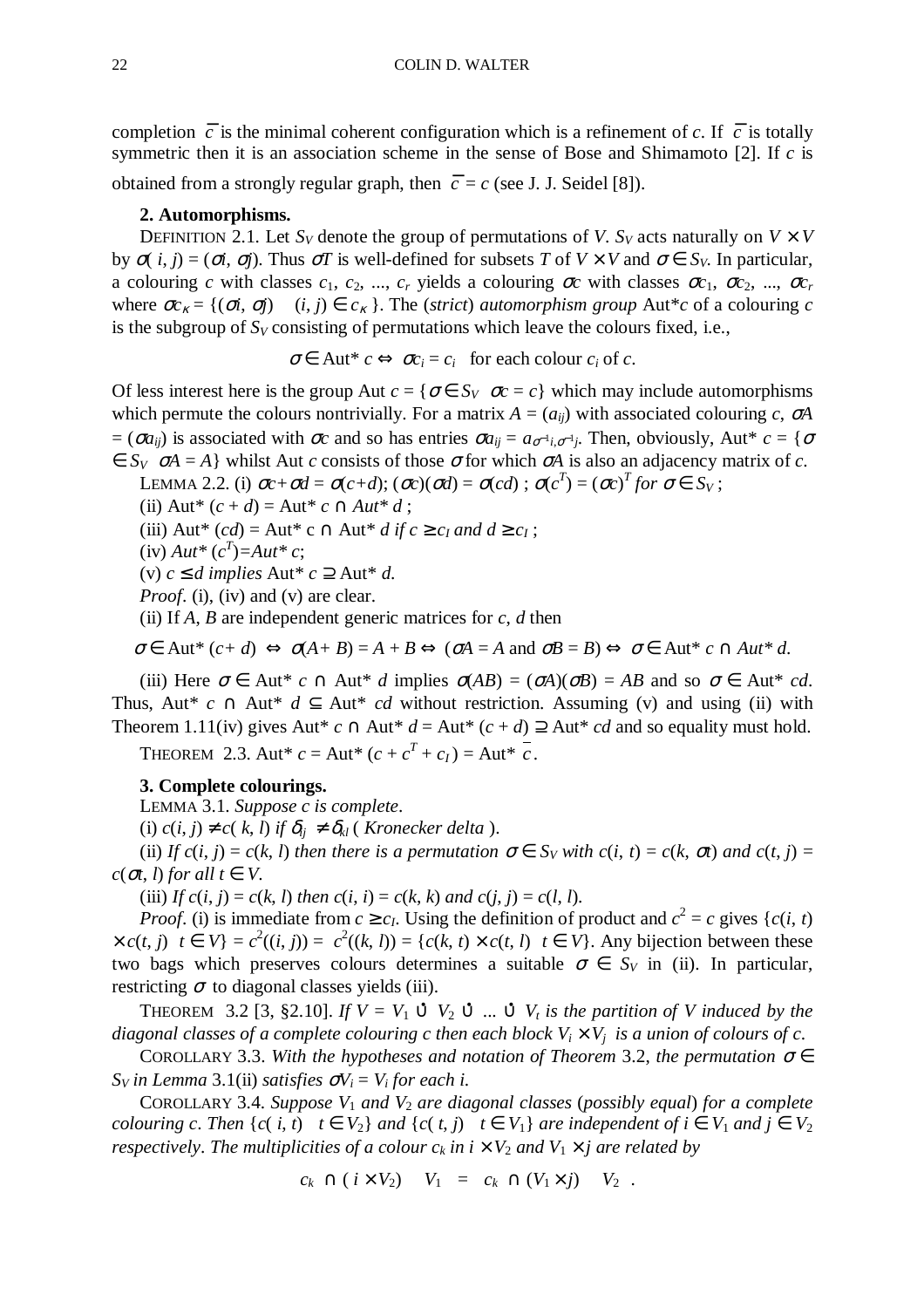*If*  $c_k \subseteq V_1 \times V_2$  *then*  $|V_1|$  *and*  $|V_2|$  *divide*  $|c_k|$ *.* 

*Proof.* For *i*,  $i' \in V_1$ ,  $c(i, i) = c(i', i')$ . So, by Lemma 3.1, there is a  $\sigma \in S_V$  with  $c(i, t) = c(i, t')$ *i'*,  $\sigma t$ ) for all  $t \in V$ . By Corollary 3.3,  $\sigma$  restricts to  $\sigma_2 : V_2 \to V_2$ . Hence  $\{c(i, t) | t \in V_2\}$  is independent of  $i \in V_1$ . Independence for the second set follows similarly or by applying the transpose. This immediately gives the equation relating multiplicities, both sides having cardinality  $c_k \cap V_1 \times V_2$ . The last part is now clear.

THEOREM 3.5. The *restriction*  $c_i$  *of a complete colouring c to*  $V_i \times V_i$  *for a diagonal class Vi of c is a complete colouring with one diagonal class*.

*Proof.* Clearly  $c_i \ge c_I$  and  $c_i = c_i^T$  because these properties hold for *c*. Suppose  $c_i(j, k)$ *c*<sub>*i*</sub>(*r*, *s*). Then *c*(*j*, *k*) = *c*(*r*, *s*) and by Corollary 3.3 the permutation  $\sigma \in S_V$  defined in Lemma 3.1 restricts to a map  $\sigma_i : V_i \to V_i$  such that  $c(j, t) = c(r, \sigma_i t)$  and  $c(t, k) = c(\sigma_i t, s)$  for  $t \in V_i$ . So  $c_i^2((j, k)) = \{c(j, t) \times c(t, k) | t \in V_i\} = \{c(r, t) \times c(t, s) | t \in V_i\} = c_i^2((r, s))$ . This means  $c_i^2 \leq$  $c_i$  and hence  $c_i = c_i^2$ . Thus  $c_i$  is complete.

*Remark* 3.6 [3, §8]. In the same way a complete colouring restricts to a complete colouring on any union of its diagonal classes.

DEFINITION 3.7. The number of colours on the diagonal of a colouring  $c \geq c_I$  is denoted  $\|c\|$ . A complete colouring is called *regular* if  $\|c\| = 1$  ("homogeneous" in the terminology of Higman).

*Remark* 3.8.  $||c||^2 \le |c|$  for complete colourings.

**4. Adjacency algebras and determinants.** If we regard a matrix in  $M_V(R)$  as a map  $V \times$  $V \rightarrow R$  in the obvious way, then the adjacency matrices of a colouring *c* are the maps  $\phi : V \times$  $V \to R$  for which every  $\phi^{-1}(r)$ ,  $r \in R$ , is either the empty set or a colour of *c*. The adjacency matrices for all colourings  $d \leq c$  are the maps  $\phi : V \times V \rightarrow R$  which are constant on each colour of *c*, that is,  $\varphi^{-1}(r)$  is a union of colours of *c* for all  $r \in R$ . Such matrices form a free Rmodule  $M_c = M_c(R)$  of rank  $|c|$ . Certainly  $I \in M_c$  if, and only if,  $c \geq c_I$ . Indeed,  $c \leq d$  if, and only if,  $M_c \subseteq M_d$ . The most important observation is that  $M_c$  *is a ring if c is complete*. When *R* is a field and *c* is complete  $M_c$  is therefore an algebra.  $M_{\overline{c}}$  is the *adjacency ring* (or algebra) over *R* of the colouring *c*.

THEOREM 4.1 (see e.g. Higman [4]). *For a subfield K of the complex numbers* **C** *and a complete colouring c the adjacency algebra Mc*(*K*) *is semi-simple*.

For the rest of this section take  $R = C$ . Since the only division ring over C is C itself, Wedderburn's theorem says that for the decomposition  $1 = \sum_{i=1}^{m}$  $\sum_{i=1}^{m} \varepsilon_i$  of 1 into minimal central orthogonal idempotents and  $M_i = M_c \varepsilon_i$  there is a decomposition  $M_c = \bigoplus_{i=1}^m M_i$  of  $M_c$  into a direct sum of full matrix algebras  $M_i$  over C. If  $M_i$  consists of  $e_i \times e_i$  matrices, then the minimal irreducible left (or right)  $M_i$ -modules have dimension  $e_i$  and character  $\zeta_i$ , say. The vector space  $\textbf{C}^V$  on which  $M_c$  acts decomposes as  $\textbf{C}^V = \bigoplus_{i=1}^m \pmb{\varepsilon}_i$  $\bigoplus_{i=1}^{m} \varepsilon_i \mathbf{C}^V$  where  $\varepsilon_i \mathbf{C}^V$  is a direct sum of, say, *zi* copies of the irreducible *Mi*-module with character ζ*i*. If **C** *V* has character ζ then ζ = *i m*  $\sum_{i=1}^{m} z_i \zeta_i$  and equating degrees gives  $n = |V| = \sum_{i=1}^{m} z_i$  $\left| \begin{array}{c} m \\ i=1 \end{array} \right|$  *z*<sub>i</sub>  $e_i$  and  $\left| c \right| = \sum_{i=1}^m$  $\sum_{i=1}^m e_i$  $2$ . Clearly  $z_i$  $\geq 1$  for each *i* since the representation of  $M_c$  in  $M_V(C)$  is faithful.

By the Noether-Skolem theorem there is an invertible matrix  $U \in M_V(\mathbb{C})$  such that for all  $A ∈ M_c$ 

$$
U^{-1}AU = diag(D_1(A), ..., D_i(A), ..., D_i(A), ..., D_m(A))
$$
  
\n
$$
\uparrow \_ \text{multiplicity } z_{i-} \uparrow
$$

is a block diagonal matrix with  $D_i(A)$  affording  $\zeta_i(A)$ .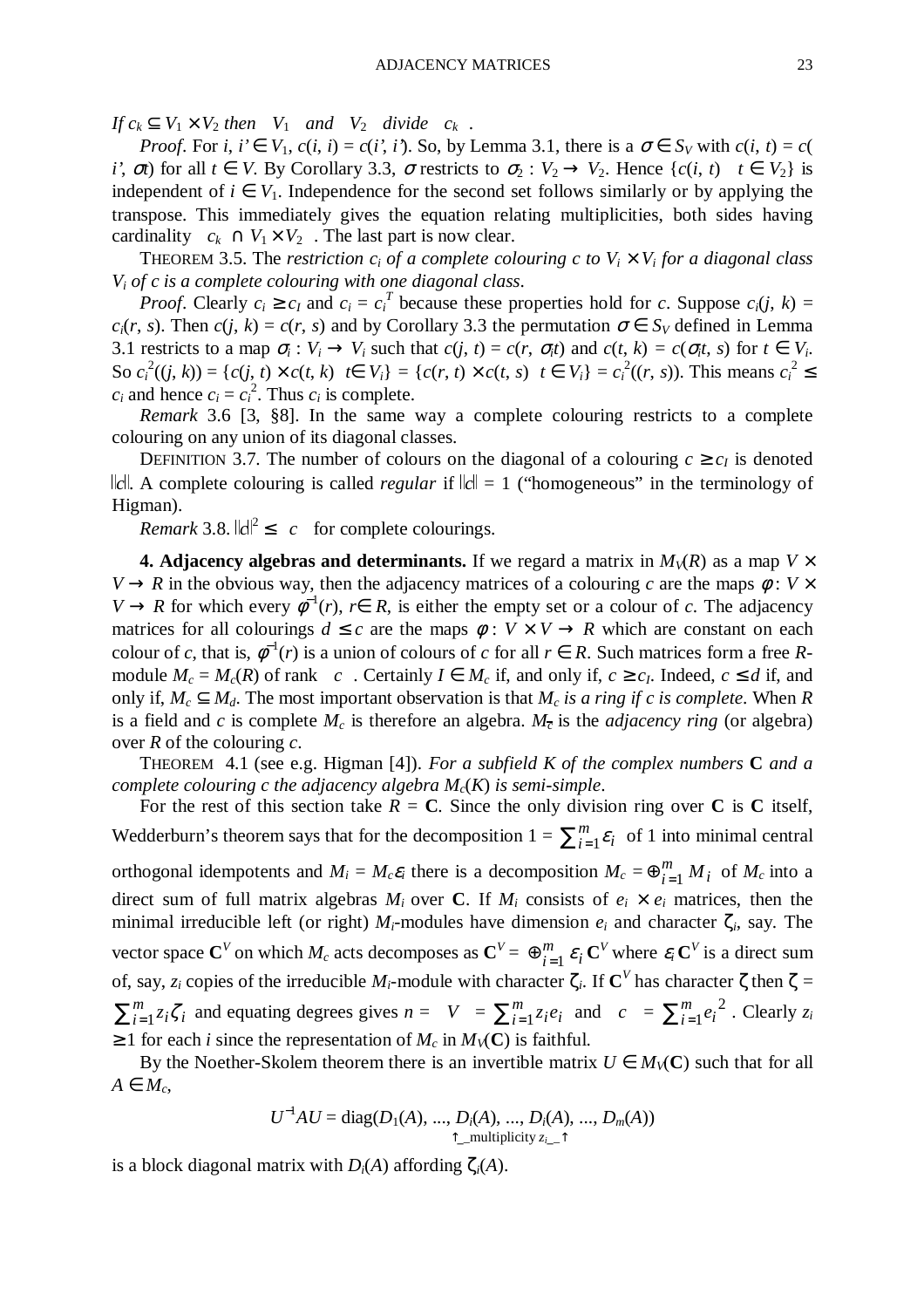For generic *A*, det  $D_i(A)$  is irreducible as follows. Since  $D_i(A) = (d_{rs})$  is generic for  $M_i$ every entry is distinct and independent of the others. Let det  $D_i(A) = fg$  be a nontrivial factorisation and  $x = d_{11}$ . Without loss of generality deg<sub>*x*</sub>  $f = 1$  and deg<sub>*x*</sub>  $g = 0$ . Choose entry *y* with deg<sub>y</sub>  $g = 1$  and deg<sub>y</sub>  $f = 0$ . As *fg* contains a term which is a multiple of *xy* we may assume *y* =  $d_{22}$  by row and column interchanges. Take  $d_{12} = d_{21} = 1$ ,  $d_{rs} = 0$  otherwise for  $r \neq s$ , and  $d_{rr}$  = 1 for *r* > 2. Then det *D*<sub>*i*</sub>(*A*) specialises to *xy* −1 which fails to factorise in the required way. So det  $D_i(A)$  is irreducible.

Thus, if *A* is generic then  $\prod_{i=1}^{m}$  $\sum_{i=1}^{m}$  det *D*<sub>*i*</sub>(*A*)<sup>*z<sub>i</sub>*</sup> is the factorization of det *A* into its irreducible factors. Hence det *A* determines the  $e_i$  and  $z_i$  ( $\geq$  1) uniquely. They in turn determine  $M_c \subset M_v(\mathbb{C})$  up to similarity.

Conversely, to obtain a determinant for a given similarity class, pick a matrix representation containing a generic matrix whose distinct entries are linearly independent and which generates the algebra.

THEOREM 4.2. *For a complete colouring c*, *Mc*(**C**) *is determined up to similarity by the determinant of a generic matrix*, *and conversely*.

*Warning* 4.3. R. Mathon [6] has some regular graphs on 25 vertices which yield complete 3-colourings that are not isomorphic but have similar adjacency algebras over **C**. These also appear in [10] and seem to have been computed independently by several people.

Consider next maps  $A: c \to \mathbf{C}: c_i \mapsto a_i$  from the colours  $c_i$  (  $1 \le i \le r$ ) of *c* into **C**. Let  $\mathbf{C}^c$ denote the set of such maps. If for each  $(i, j) \in V \times V$  we are given *k* such that  $c(i, j) = c_k$  then the structure of *A* as an adjacency matrix is given by  $a_{ij} = a_k$  and we obtain a map det  $c : \mathbb{C}^c$  $\rightarrow$  **C**: *A*  $\rightarrow$  det (*a<sub>ij</sub>*). Clearly, from Theorem 4.2:

COROLLARY 4.4. *For a complete colouring c*, det *c determines the adjacency algebra Mc*(**C**) *up to similarity*, *and conversely*.

The maps in  $\mathbb{C}^c$  form an algebra (the regular representation) isomorphic to  $M_c(\mathbb{C})$  under the operations induced by the map  $A = (a_{ij}) \mapsto A_c$  where  $A_c : c(i, j) \mapsto a_{ij}$ .

THEOREM 4.5. *Suppose the partition of c into diagonal and off-diagonal colours is given for a complete colouring c. Then*  $M_c(C)$  *is determined up to similarity by multiplication in*  $C^c$ *defined on its natural basis*.

*Proof.* By Corollary 4.4 it suffices to reconstruct det *c*. Multiplication can be described giving the intersection numbers  $n_{ijk}$  such that  $A_cB_c = F_c \in \mathbb{C}^c$  satisfies  $f_j = \sum_{i,k} n_{ijk} a_i b_k$ . If  $c_i$  $V_i$  is a diagonal colour then a colour  $c_j$  belongs to the block  $V_i \times V_i$  if, and only if,  $n_{ijj} = n_{jji}$  $= 1.$  So  $|c_i| = \sum_{i=1}^{n}$  $j, k$  *n jik* can be found where the sum is restricted to *j* with  $c_j \subseteq V_i \times V_i$ . Let  $A_c \in \mathbb{C}^c$  and compute  $(A^i)_c$  for  $i \in \mathbb{N}$ . Then each trace Tr  $(A^i)$  can be calculated using Tr  $A =$  $\sum_{i}^{6} |c_i|a_i$  where the sum is over diagonal classes. Newton's formulae then yield det *A* and we obtain det *c*.

This theorem is implicit in Higman [**4**, §5]. There is a partial converse to the above which is given in [9].

*Remark* 4.6. Det *c* provides the spectrum of a graph, and, by virtue of the proof of 4.5, it follows that the intersection numbers determine equivalence classes of graphs which are at least as fine as those given by the spectrum.

**5. The regular representation of the adjacency algebra.** The adjacency ring  $M_c$  =  $M_c(R)$  of a complete colouring c is the set of maps  $V \times V \rightarrow R$  which are constant on colours of *c* with suitable multiplication. This gives the standard representation of *M<sup>c</sup>* as a ring of matrices operating on  $R^{\tilde{V}}$ . The regular representation is given by considering  $M_c$  as the set  $R^c$ of maps from the set of colours of *c* to *R*. It is obtained as a ring of matrices as follows.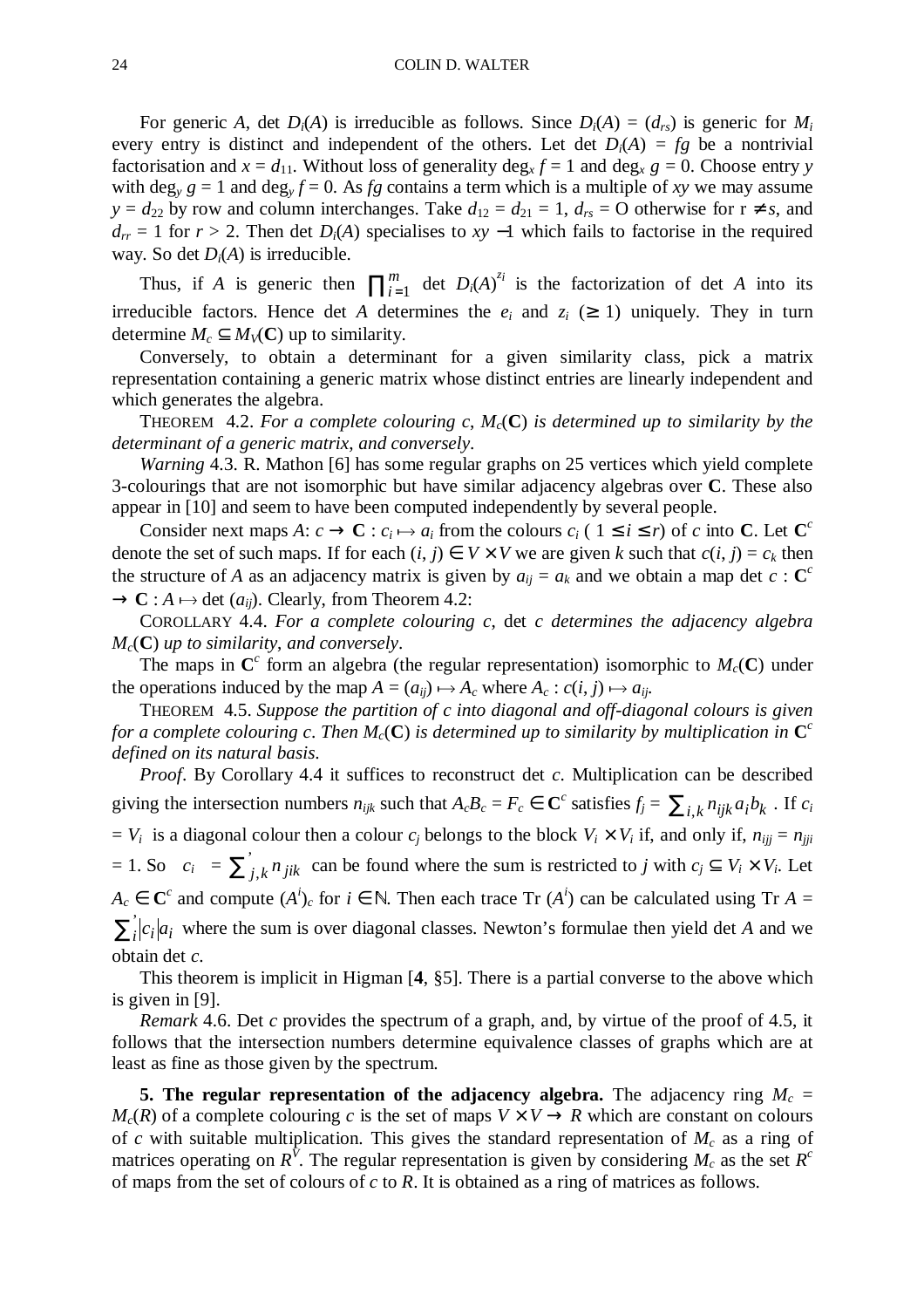DEFINITION 5.1. For a colouring *c* and  $A_V = (a_{ij}) \in M_V(R)$  the standard (i.e. adjacency matrix) representation of  $A \in M_c$ , define the matrix  $A_c = (a_{lm})$  with entries indexed by colours *l*, *m* of *c* by

$$
a_{lm} = |l|^{-1/2} |m|^{-1/2} \sum_{i,j,t \in V} |(t,i) \cap l|(t,j) \cap m|a_{ij}.
$$

These matrices  $A_c$  acting on  $R^c$  give the *regular representation of*  $M_c$ .

*Remark* 5.2. Higman [4] makes a slightly different definition for complete colourings, namely

$$
a'_{lm} = \sum_{i \in V} |(t, i) \cap l| a_{ij}
$$

where  $(t, j) \in m$ . This is independent of the choice of  $t, j \in V$  by virtue of Lemma 3.1(ii). Summing over all such  $(t, j)$  to incorporate this symmetry yields  $a'_{lm}$  =  $m^{-1} \sum_{t,i, j \in V} |(t,i) \cap l|(t,j) \cap m|a_{ij}$  $\sum_{t,i}$   $\sum_{i\in V} |(t,i) \cap l|(t,j) \cap m|a_{ij}$ . Thus

$$
a_{lm} = |l|^{-1/2} |m|^{1/2} a_{lm}.
$$

In other words, rows and columns have been multiplied by certain factors.

PROPOSITION 5.3. Let  $c_R$  be the colouring defined on a set of  $|c|$  vertices by the regular *representation of a colouring*  $c \geq c_I$ *. Then*  $c_R$  *is symmetric (<i>respectively, totally symmetric*) *if, and only if, c is. Also,*  $c_R \geq c_I$ *.* 

*Proof.* First observe that if  $l \in c$  and *d* is the diagonal colour in the same row as *l* then  $a_{dl}$  $= |d|^{-1/2} |l|^{-1/2} \sum_{i:(i,j)\in d} \sum_{j:(i,j)\in l} a_{ij} = ua_{ij}$  for any  $(i, j) \in l$  and some constant  $u \neq 0$ dependent only on *l*. Hence the map  $(a_{ij}) \mapsto (a_{lm})$  is one-one. It now suffices to notice from the formula that  $(a_{ij})^T \mapsto (a_{lm})^T$ .

Finally,  $a_{ll}$  contains a nonzero multiple of  $a_{il}$  if  $i, t \in V$  are chosen with  $(t, i) \in l$ , but for no *i* can  $a_{ii}$  appear in  $a_{lm}$  if  $l \neq m$ . So  $c_R \geq c_l$ .

*Examples* 5.4. The following are generic adjacency matrices paired with their regular matrix images:

|  | $a \quad c \quad c \quad b \quad d \quad d$ |  |                                                                                |                                                                                |                |          |             |                                                                                                                                                                                                                                                                                                                  |       |
|--|---------------------------------------------|--|--------------------------------------------------------------------------------|--------------------------------------------------------------------------------|----------------|----------|-------------|------------------------------------------------------------------------------------------------------------------------------------------------------------------------------------------------------------------------------------------------------------------------------------------------------------------|-------|
|  |                                             |  | $\begin{vmatrix} c & a & c & d & b & d \end{vmatrix}$                          |                                                                                |                |          |             |                                                                                                                                                                                                                                                                                                                  |       |
|  |                                             |  | $\begin{vmatrix} c & c & a & d & d & b \\ b & d & d & a & c & c \end{vmatrix}$ |                                                                                |                |          |             |                                                                                                                                                                                                                                                                                                                  |       |
|  |                                             |  |                                                                                |                                                                                |                |          |             | and $\begin{bmatrix} a & b & \sqrt{2}c & \sqrt{2}d \\ b & a & \sqrt{2}d & \sqrt{2}c \\ \sqrt{2}c & \sqrt{2}d & a+c & b+d \\ \sqrt{2}d & \sqrt{2}c & b+d & a+c \end{bmatrix}$ ;                                                                                                                                   |       |
|  |                                             |  |                                                                                | $\begin{bmatrix} d & b & d & c & a & c \\ d & d & b & c & c & a \end{bmatrix}$ |                |          |             |                                                                                                                                                                                                                                                                                                                  |       |
|  |                                             |  |                                                                                |                                                                                |                |          |             |                                                                                                                                                                                                                                                                                                                  |       |
|  |                                             |  |                                                                                |                                                                                |                |          |             | $\begin{bmatrix} a & b & d & d \\ b & a & d & d \\ g & g & e & f \\ g & g & f & e \end{bmatrix}$ and $\begin{bmatrix} a & b & \sqrt{2}d & 0 & 0 & 0 \\ b & a & \sqrt{2}d & 0 & 0 & 0 \\ \sqrt{2}g & \sqrt{2}g & e+f & 0 & 0 & 0 \\ 0 & 0 & 0 & e & f & \sqrt{2}g \\ 0 & 0 & 0 & f & e & \sqrt{2}g \end{bmatrix}$ |       |
|  |                                             |  |                                                                                |                                                                                |                |          |             |                                                                                                                                                                                                                                                                                                                  |       |
|  |                                             |  |                                                                                |                                                                                |                |          |             |                                                                                                                                                                                                                                                                                                                  |       |
|  |                                             |  |                                                                                |                                                                                |                |          |             |                                                                                                                                                                                                                                                                                                                  |       |
|  |                                             |  |                                                                                |                                                                                |                |          |             |                                                                                                                                                                                                                                                                                                                  |       |
|  |                                             |  |                                                                                | $\boldsymbol{0}$                                                               | $\overline{0}$ | $\bf{0}$ | $\sqrt{2d}$ | $\sqrt{2}d$                                                                                                                                                                                                                                                                                                      | $a+b$ |

LEMMA 5.5. If c is complete, the map  $(a_{ij}) \mapsto (a_{lm})$  from the standard to the regular *representation is an R-module ring monomorphism*.

.

*Proof.* The property for addition is clear. Suppose  $(a_{ii})$  and  $(a'_{ii})$  are two adjacency matrices with images  $(a_{lm})$  and  $(a'_{lm})$ . Using the formula in Remark 5.2,  $(b_{lm}) = (a_{lm})(a'_{lm})$  has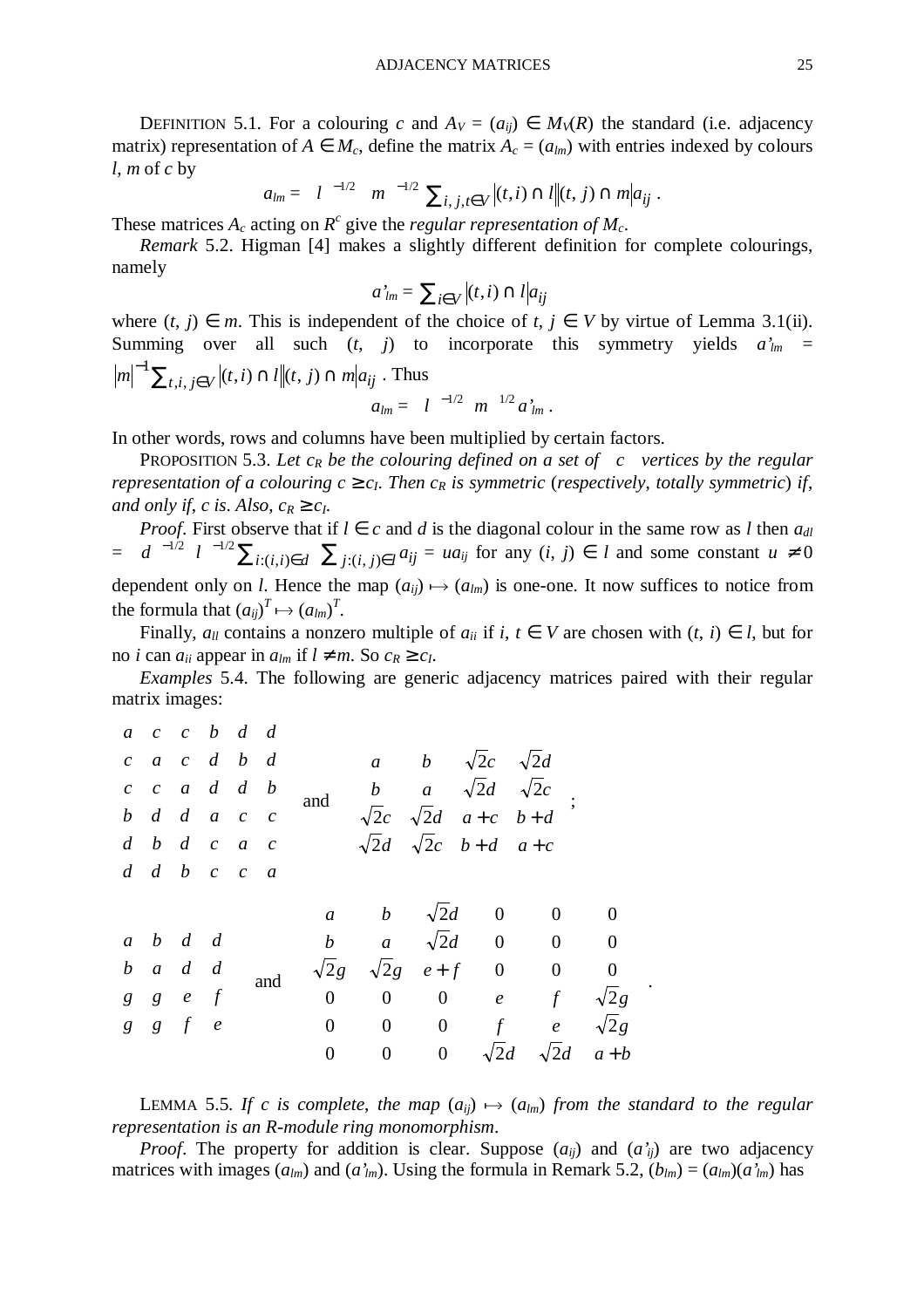$b_{lm} = \sum_{n \in c} a_{l,n} a_{nm}^* =$ 

$$
\sum_{n \in c} {\{|l|}^{-1/2} |n|}^{-1/2} \sum_{i \in V} |(t,i) \cap l| a_{ij} {\}{{\{|m|}^{-1/2} |n|}^{-1/2}} \sum_{k \in V} |(t,k) \cap m| a_{jk} {\}
$$

where  $(t, j)$  ∈ *n*. Summing over all  $(t, j)$  ∈ *n* and all  $n \in c$  yields

 $b_{lm} = |l|^{-1/2} |m|^{-1/2} \sum_{i,k,t \in V} |(t,i) \cap l|(t,k) \cap m| \sum_{j \in V} a_{ij} a^*_{jk}$  $\sum_{i=1}^{1/2} |m|^{-1/2} \sum_{i,k} |k| t \in V |(t,i) \cap l| |(t,k) \cap m| \sum_{i \in V} a_{ij} a^{k}$ 

which is the *lm*-entry of the image of  $(a_{ii})(a'_{ii})$ . As in Proposition 5.3, the map is one-one. THEOREM 5.6. Let  $V_1$ ,  $V_2$ , ...,  $V_t$  be the diagonal colours of a complete colouring c.

*Suppose n<sub>i</sub> is the number of colours in*  $V_i \times V$ *, so that*  $|c| = \sum_{i=1}^t V_i$  $\int_{i=1}^{l} n_i$  . Then the matrices giving *the regular representation of*  $M_c$ (C) are block diagonal with blocks of size  $n_i \times n_i$  for  $1 \le i \le t$ .

*Proof.* Suppose *l*,  $m \in c$  with  $l \subseteq V_i \times V$ . If  $m \subseteq V_i \times V$  then  $a_{lm} = 0$  because  $|(t, i) \cap l| = 0$ whenever  $(t, j) \in m$ . The closure under the transpose map described in Proposition 5.3 ensures that  $a_{ml} = 0$  also. This establishes the block diagonal nature of the matrices, each block being indexed by the  $n_i$  colours in  $V_i \times V$  for its rows and columns.

Any map  $f: V \to W$  of finite sets can be used to obtain a colouring on *fV* from a colouring on *V*. In terms of graphs the map *f* replaces each set  $f^{-1}(w)$  of vertices in *V* by a single vertex *w* ∈ *fV*. In practice, *f* can be viewed as an equivalence relation on *V* which identifies various vertices.

DEFINITION 5.7. (i) For subsets *S*, *T* of *V* we define  $c(S, T) = \{c(s, t) | s \in S, t \in T\}$ , counting each *c*(*s*, *t*) with the appropriate multiplicity.

(ii) If  $f: V \to W$  is a map of finite sets and *c* a colouring on *V* then *fc* is the colouring on *fV* defined by  $fc((i, j)) = c(f^{-1}i, f^{-1}j)$ .

(iii) In case *f* is written as an equivalence relation  $\sim$  on *V* (mapping *V* to  $\tilde{V}$ ) we write  $\tilde{c}$  for the colouring  $fc$  on  $\tilde{V}$ .

LEMMA 5.8. If  $A = (a_{ij})$  is a generic matrix for the colouring c on V and  $\sim$  is an *equivalence relation on V then c* ~  *has adjacency matrix A*<sup>~</sup>  *with entries*

$$
\widetilde{a}_{uv} = |u|^{-1/2} |v|^{-1/2} \sum_{i \in u} \sum_{j \in v} a_{ij} \quad \text{for } u, v \in \widetilde{V}.
$$

Note, however, that  $\widetilde{A}$  need not be generic for  $\widetilde{c}$  .

*Proof.* Put  $a_{uv} = \sum_{i \in u} \sum_{j \in v} a_{ij}$  for  $u, v \in \tilde{V}$ . Then  $(a_{uv})$  is an adjacency matrix for  $\tilde{c}$ . For any linear function  $f = \sum_{i,j \in V} \lambda_{ij} a_{ij}$  of the  $a_{ij}$ 's let  $||f|| = \sum_{i,j \in V} |\lambda_{ij}|$ . Then  $||a_{uv}|| = |u||v|$  and  $|| \tilde{a}_{uv} || = |u|^{1/2} |v|^{1/2}$ . Hence  $a_{uv} = a_{xy}$  if, and only if,  $\tilde{a}_{uv} = \tilde{a}_{xy}$ . So ( $\tilde{a}_{uv}$ ) is also an adjacency matrix.

THEOREM 5.9. *Define an equivalence relation ~ on V by*  $i \sim j$  *if, and only if,*  $c(1, i) = c(1, i)$ *j*) where c is a complete colouring. Let  $A \mapsto \tilde{A}$  be the map  $M_c(R) \rightarrow M_{\tilde{c}}(R)$  given in Lemma 5.8. Then  $\widetilde{A}$  is the first block of  $A_c$  in the regular representation when the indices are paired  $c(1, i)$  with  $\tilde{i}$ .

*Proof.* Let  $(a_{ij})$  be an adjacency matrix for *c*,  $(\tilde{a}_{\tilde{i}\tilde{j}})$  the image under ~ and  $(a_{lm})$  the first block of the regular matrix.

Write  $\tilde{i}$  instead of  $c(1, i)$  to index the regular matrix block. So

$$
a_{\tilde{i}\tilde{j}} = |c(1,j)|^{1/2} |c(1,i)|^{-1/2} \sum_{i \in \tilde{i}, j \in \tilde{j}} a_{ij}
$$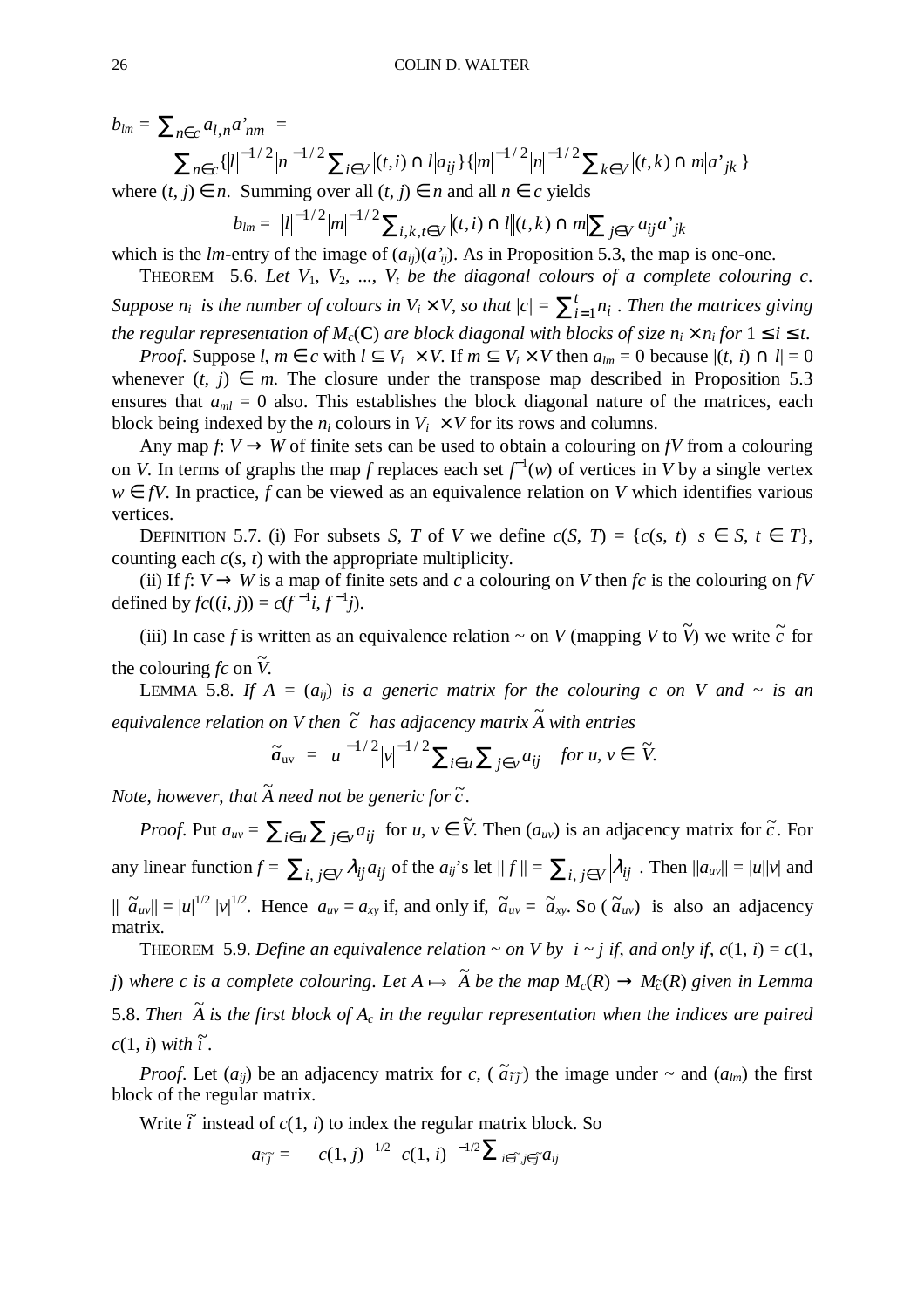$$
= |f|^{-1} |c(1,j)|^{1/2} |c(1,i)|^{-1/2} \sum_{i \in \tilde{i}, j \in \tilde{j}} a_{ij} = \tilde{a}_{\tilde{i}\tilde{j}}
$$

since  $|V_1| |\tilde{r}| = |c(1, i)|$  where  $V_1$  is the first diagonal colour.

*Remarks* 5.10. Naturally, Theorem 5.9 is the fastest way to obtain the regular representation. Moreover, this representation is independent of the vertex numbering. By the definitions, it is entirely determined by the intersection numbers, and conversely.

### **6. Isomorphisms.**

DEFINITION 6.1. Let *c* and *d* be colourings on *V* and *W* respectively. An *isomorphism* from *c* to *d* is a bijection  $f: V \to W$  such that  $fc = d$  in the notation of Definition 5.7. If, in addition,  $\phi$ : *c*  $\rightarrow$  *d* is a bijection between the colours of *c* and *d* then *f* is called a  $\phi$ -isomorphism if *f* induces  $\phi$  on the colours. In particular, if  $V = W$  and  $c = d$  then an isomorphism is an automorphism and vice-versa; and when  $\phi$  is the identity, then a  $\phi$ -isomorphism is just a strict automorphism. In general, *f* will map the diagonal colours of *c* onto the diagonal colours of *d* and applying the transpose to colours commutes with the map *f* induces on colours. We will require φto have these properties.

If *c* and *d* arise from two graphs then  $\phi$  is usually the map which matches properties of one graph with those of the other. Then the existence of a  $\phi$ -isomorphism from *c* to *d* is equivalent to the graphs being isomorphic. By viewing  $f : V \to W$  as a re-naming of subscripts, we have (cf. Lemma 2.2(i)) the next lemma.

LEMMA 6.2. Let  $f: V \to W$  be injective and c, d colourings on V. Then

(i) *a generic matrix for c is generic for fc* ;

(ii)  $f(cd) = f(c)f(d)$ ;  $f(c+d) = f(c) + f(d)$ ;  $f(c^T) = (fc)^T$ ;

 $(iii) f(\overline{c}) = \overline{fc}$ ;

DEFINITION 6.3. Let *c*, *d* be symmetric colourings  $\ge c_I$ . Suppose  $\phi: c \to d$  is a bijection of colours which restricts to a bijection between the diagonal colours and which commutes with the transpose map. There is an induced *R*-module isomorphism  $\Phi : R^c \to R^d$  of regular representations. If  $\Phi$  commutes with multiplication, then it extends to a map  $\Phi^2$ :  $R^{c^2} \to R^{d^2}$ :  $AB \to \Phi(A)\Phi(B)$  for  $A, B \in R^c$ . This yields a bijection  $\phi^2$ :  $c^2 \to d^2$ . Equivalently, if for all *i*,  $j \in V$  there are  $r, s \in W$  with  $\{\phi c(i, t) \times \phi c(t, j) \mid t \in V\} = \{ d(r, t) \times d(t, s) \mid t \in W\}$  then  $\phi$  has a natural refinement to a bijection  $\phi^2$ :  $c^2 \rightarrow d^2$ , namely  $\phi^2 c^2(i, j) = d^2(r, s)$ . Note, however, that  $\phi^2$  can be found from the multiplications  $R^c \times R^c \to R^{c^2}$  and  $R^d \times R^d \to R^{d^2}$  without referring back to the standard representation. In the same way, it may be possible to define  $\phi^r$ :  $c^r \to d^r$  for all  $r > 0$ . Then iteratively one obtains a bijection  $\overline{\phi}$ :  $\overline{c} \to \overline{d}$  inducing  $\overline{\Phi}$ :  $R^{\bar{c}} \to R^{\bar{d}}$ . If this is an *R*-ring isomorphism, i.e. preserves multiplication, or equivalently,  $\bar{\phi}^2$  =  $\overline{\phi}$ , then we say  $\overline{\phi}$  is *complete*.

There is an obvious correspondence between adjacency matrices  $A = (a_{ii}) \in M_c(R)$  and *B*  $= (b_{rs}) \in M_d(R)$  when there is a bijection  $\phi : c \to d$  namely that with  $a_{ij} = b_{rs}$  whenever  $\phi c(i, j)$  $d(x, s)$ . Again, let  $\Phi: M_c(R) \to M_d(R)$  denote the map. We say *c* and *d* are *cospectral* (under  $φ$ ) if, and only if, det *A* = det Φ*A* for all *A* ∈ *M<sub>c</sub>*(*R*), (i.e. if, and only if, det *c* = det *d*<sub>0</sub>Φ) and  $\phi$  gives a bijection between diagonal colours.

THEOREM 6.4. *Suppose*  $f: V \to W$  is a  $\phi$ -isomorphism of the colourings c, d. Then there is a natural way of refining  $\phi$  to a complete bijection  $\overline{\phi}$  :  $\overline{c} \to \overline{d}$  independently of f so that f is *a*  $\overline{\phi}$ -isomorphism from  $\overline{c}$  to  $\overline{d}$  .

*Proof.*  $\overline{c}$  and  $\overline{d}$  are isomorphic under *f* by 6.2(iii). *Since f*(*AB*) =*f*(*A*)*f*(*B*) for all *A*, *B*  $\in$  $M_c(R)$ ,  $\phi^2$ :  $c^2 \rightarrow d^2$  may be defined by  $\phi^2 c^2(i, j) = d^2(j, j) \equiv \{d(j, t) \times d(t, j) | t \in W\}$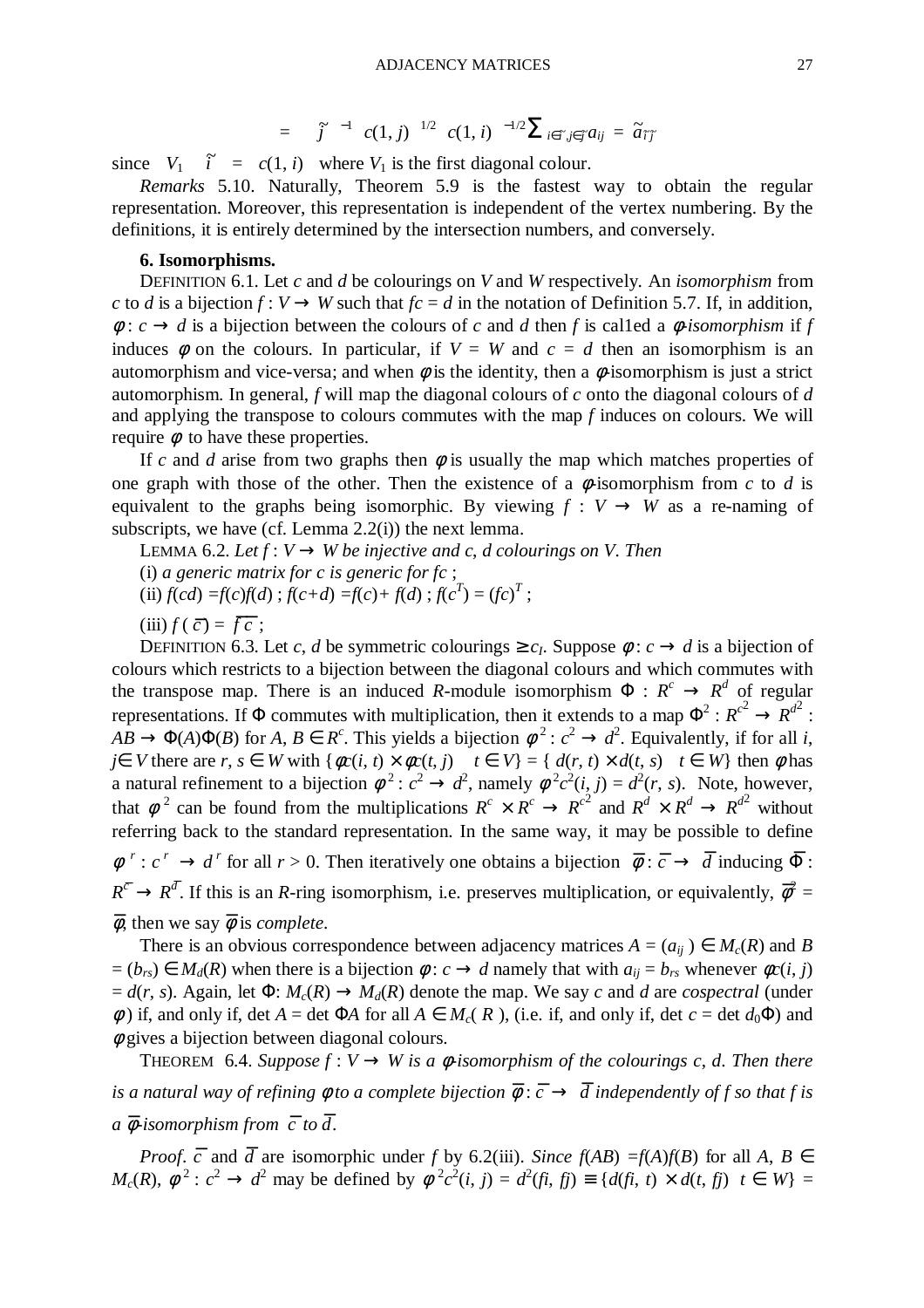${\phi c(i, t) \times \phi c(t, j) | t \in V}$ . So  $\overline{\phi}$  is obtained by iteration, and it is complete.

THEOREM 6.5. *Suppose* φ *is a bijection between the colours of c and d*, *and* φ *can be refined to a complete bijection*  $\bar{\phi}$  :  $\bar{c} \to \bar{d}$  *of colours. Then*  $M_{\bar{c}}(C)$  *and*  $M_{\bar{d}}(C)$  *are similar, and c* and *d* are cospectral (under  $\phi$ ). If  $V_1$ , ...,  $V_r$  are the diagonal colours of  $\overline{c}$  and  $\phi V_i = V_i$  for *all i then there is a unitary matrix U*, *necessarily block diagonal under the partition given by*  $\mathbf{v}_i$ <sup>*'s*</sup>, such that U $\Phi$ A = AU for all adjacency matrices A of  $\overline{c}$ . Here A and  $\Phi$ A have *identical characteristic polynomials. There is also a block diagonal matrix*  $U_0$  *with rational entries such that*  $U_0 \Phi A = AU_0$  *for all such matrices A. Moreover, U and*  $U_0$  *may be chosen to have row and column sums equal to* 1.

*Proof*. The regular representations are identical except for the indexing by  $\bar{c}$  or  $\bar{d}$ . Now apply Theorems 4.2 and 4.5.

There is a unitary matrix  $U \in M_v(\mathbb{C})$  independent of the choice of *A* such that  $\Phi A =$ *U*<sup>-1</sup>*AU*. Decomposing into blocks under the diagonal colours gives  $\sum_t U_{it} \Phi A_{tj} = \sum_t A_{it} U_{tj}$ . If  $A$  is a generic matrix whose elements are independent of those in  $U$ , then equating terms from the block  $A_{ij}$  yields  $U_{ii} \Phi A_{ij} = A_{ij} U_{jj}$  and  $U_{it} = 0$  for  $t \neq i$ . Hence *U* is block diagonal with unitary diagonal blocks.

The matrix  $U_0$  is obtained by observing that without loss of generality *U* has algebraic number entries and then summing  $U\Phi A = AU$  over all conjugates.  $A = J = \Phi A$  gives the row and column sum property.

ALGORITHM 6.6. The graph isomorphism problem is that of finding a permutation matrix *U* such that  $U\Phi A = AU$  for corresponding adjacency matrices *A*,  $\Phi A$  of two graphs. This has been translated into finding a permutation *f*:  $V \rightarrow W$  of the vertex sets which is a  $\phi$ isomorphism of the appropriate colourings *c*, *d*. By Theorem 6.4 there must be a complete bijection  $\bar{\phi}$  :  $\bar{c}$   $\rightarrow$   $\bar{d}$ . A basic check for isomorphism therefore involves iteratively forming  $c^{2i}$ ,  $d^{2i}$  and  $\phi^{2i}$  to obtain  $\overline{\phi}$  :  $\overline{c}$   $\rightarrow$   $\overline{d}$ . This establishes that the regular representations are the same so that the standard representations by adjacency algebras are similar and the graphs cospectral. The partitioning of the vertices via the diagonal colours serves to restrict the possible permutations if the graphs are isomorphic and standard techniques (see [7]) enable a tree of completions to be used to yield isomorphisms.

To construct the completions for two graphs and the map between their colours, represent the graphs by adjacency matrices with integer entries that are equal for edges if and only if they have identical labels in the graphs. These entries can be chosen in the range 1 to  $n^2$  for *n*  $= |V|$ . If this can be done in  $O(n^3)$  time then the 2 log<sub>2</sub> *n* squarings lead to an  $O(n^3 \log n)$ time bound on completion, assuming that integers in the range  $1 \dots n^2$  can be accessed and compared in unit time. First of all, observe that even bubble sort will sort the elements of each row into order in  $O(n^3)$  time, providing a permutation to reorder the elements as they appear in the row, and information about repeated elements. The same applies to columns.

Each of the  $n^2$  elements of the square is given by a formal dot product of a row with a column. The information about how to sort both row and column must be combined to sort the *n*-tuple in linear time. For each distinct value in the row we have a series of adjacent spaces in the final sorted *n*-tuple into which terms containing that value will be placed. Assign a pointer for each such value, setting it to the first such place which is empty. Now use the column order to take each term in turn, placing it according to the corresponding row pointer, and incrementing that pointer. This sorts the *n*-tuple in O(*n*) time.

The other part of the squaring procedure involves renumbering entries to obtain new